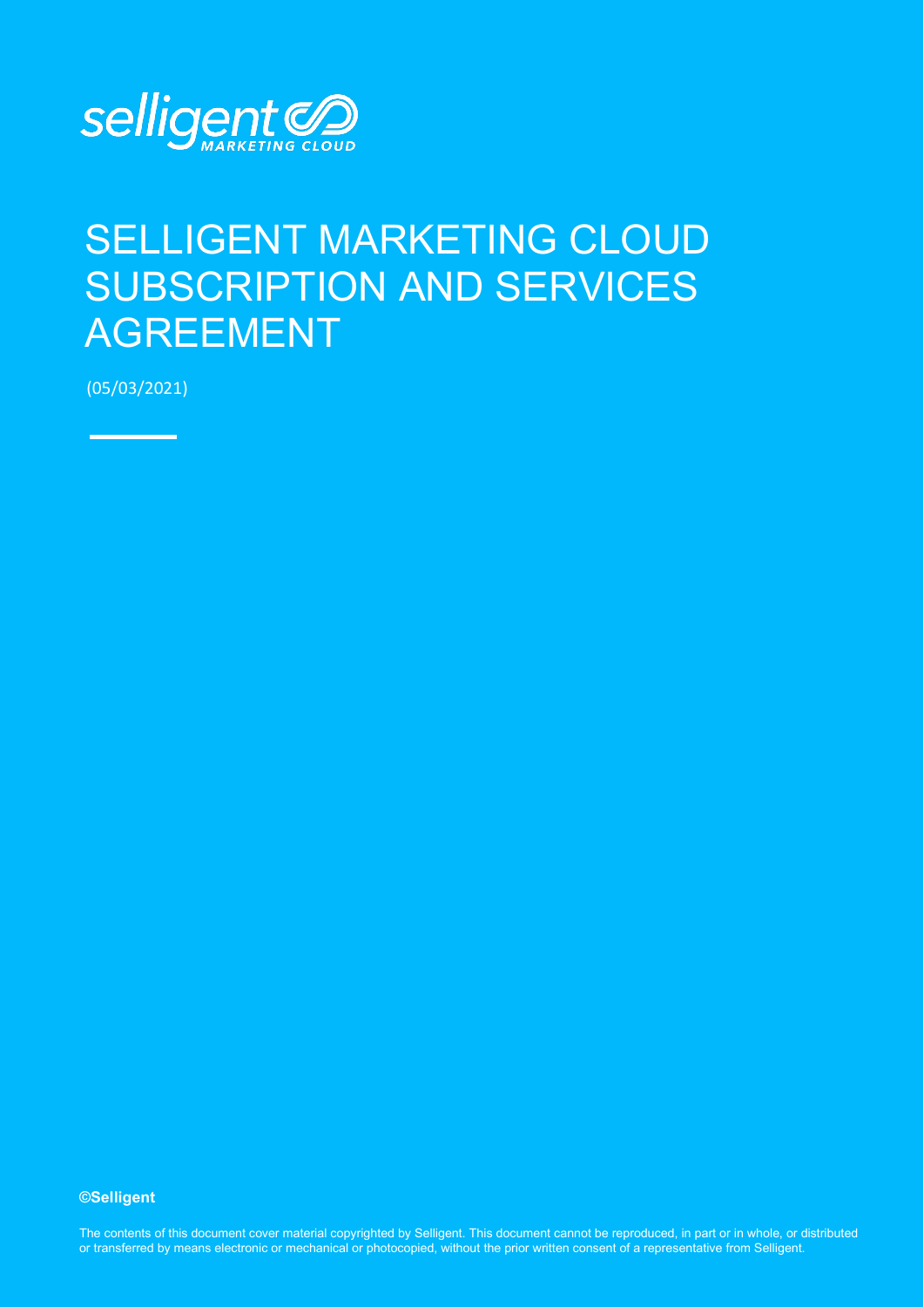

# **SELLIGENT MARKETING CLOUD SUBSCRIPTION AND SERVICES AGREEMENT**

THIS SUBSCRIPTION AND SERVICES AGREEMENT GOVERNS ACQUISITION AND USE OF SELLIGENT'S SERVICES BY THE CLIENT. BY EXECUTING A SALES ORDER AND/OR STATEMENT OF WORK THAT REFERENCES THIS AGREEMENT, THE CLIENT AGREES TO ALL OF THE TERMS AND CONDITIONS OF THIS AGREEMENT. THE INDIVIDUAL ENTERING INTO THIS AGREEMENT ON BEHALF OF A COMPANY OR OTHER LEGAL ENTITY REPRESENTS TO HAVE THE AUTHORITY TO BIND SUCH ENTITY AND ITS AFFILIATES TO THESE TERMS AND CONDITIONS. ANY INDIVIDUAL WHO DOES NOT HAVE SUCH AUTHORITY, OR IF YOU DO NOT AGREE WITH ALL OF THESE TERMS AND CONDITIONS, MUST NOT ACCEPT THIS AGREEMENT. ANY CLIENT WHO DOES NOT AGREE WITH THESE TERMS AND CONDITIONS MAY NOT ACCESS OR USE THE SERVICES.

This Agreement was last updated on **March 5, 2021**, it is effective between the Client and Selligent as of the date of a Sales Order and/or Statement of Work is executed by both parties ("Effective Date").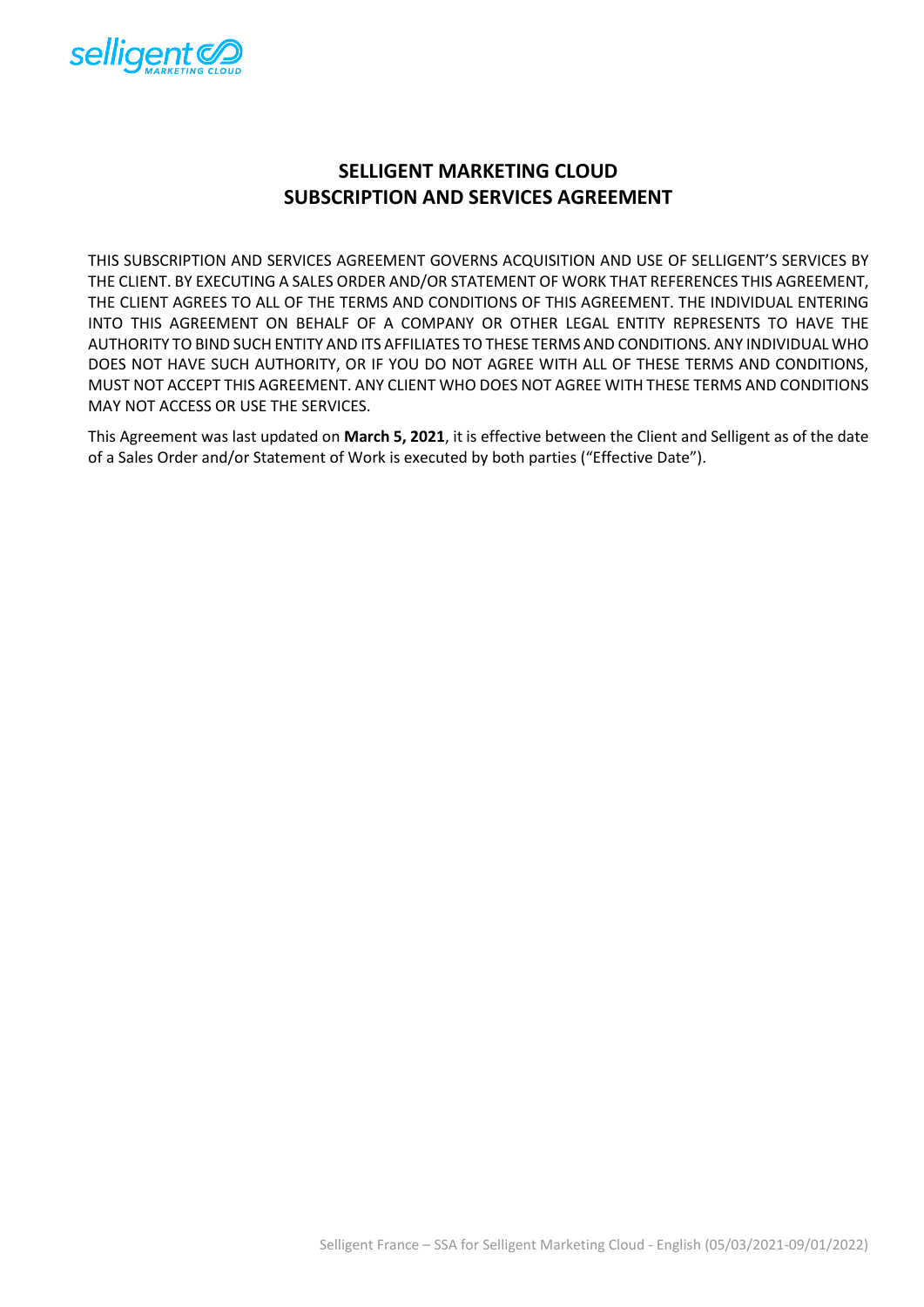#### **Article 1.- Definitions**

**"***Agreement***"** means this Subscription and Services Agreement, the Service Order(s) and the other documents as listed below, in prevailing order should there be conflicting provisions:

| 1° Selligent Service Order(s)                            |
|----------------------------------------------------------|
| 2° Specific Terms, as applicable                         |
| 3° Data Processing Agreement ("DPA")                     |
| 4° Selligent Support and Service Level Agreement ("SLA") |
| 5° Subscription and Services Agreement ("SSA")           |
|                                                          |

"*Affiliates*" means any entity that controls, is controlled by, or is under common control with the named entity ("Affiliates"), where "control" is defined as the ownership of at least 51% of the equity or beneficial interests of such entity or the right to vote for or appoint a majority of the board of directors or other governing body of such entity.

**"***Acceptable Use Policy***" or "***AUP***"** refers to the required actions and practices, as well as those actions and practices that are unacceptable and prohibited, with respect to the Client's use of any product or Service created, developed, sold, licensed, delivered, supplied or performed by Selligent.

**"***Client***"** includes any Affiliates of the signing entity any and all employees, agents (third party service providers), or subcontractors of Client who access or otherwise use the Services provided under a specific Service Order and/or perform services incidental thereto. Signing entity shall assume any liability arising out of acts or omissions of its Affiliates, employees, agents (third party service providers) or subcontractors under this Agreement. For the avoidance of doubt, only the signing entity and Selligent are party to the Agreement.

**"***Client Data***"** means all data, documentation, content or information submitted by or on behalf of Client for the purpose of performing the Subscription Services, or generated and used by the Subscription Services, including personal data, audio-visual design (such as photographic images, animations, illustrations) or other identifying or branding elements of Client or its customers to enable performance of the Services.

"*Deliverables*" means certain work product, limited to content specific to Client and excluding any retained, common, reusable or generic elements or methodologies, if any, as described in an SOW for Project Services.

**"***Documentation***"** means the information provided by Selligent describing operation and use of the Service(s), by any means of delivery, whether at Client's request or otherwise, along with any other information provided to Selligent's clients generally, and all such items as updated from time to time.

**"***Platform***"** means the technical infrastructure Selligent has in place to provide the Subscription Servicesfor Client.

**"***Project Services***"** means project or data services, of which timing and staff availability are planned with Client. Project Services can be (but are not limited to) auditing the quality of databases, project management, technical integration services, campaign creation services, consultancy services and training services.

**"***Service Order***"** means a Sales Order for Subscription Services, a Project Services order ("Statement of Work") or other form, specifying, amongst others, the scope of Services ordered, its subscription term and the applicable fees. All such forms are executed under this Subscription and Services Agreement and deemed incorporated herein.

**"***Services***"** means the Subscription Services, Project Services and Support Services that Client orders under this Agreement.

**"***Subscription Services***"** means access to software module(s) made available by Selligent to Client (e.g. Selligent Marketing Cloud Base, channels or options) in a Software as a Service mode within the limits set out in the Sales Order.

**"***Subscription Term***"** means the term specified in the applicable Sales Order during which Client can use the Subscription Services.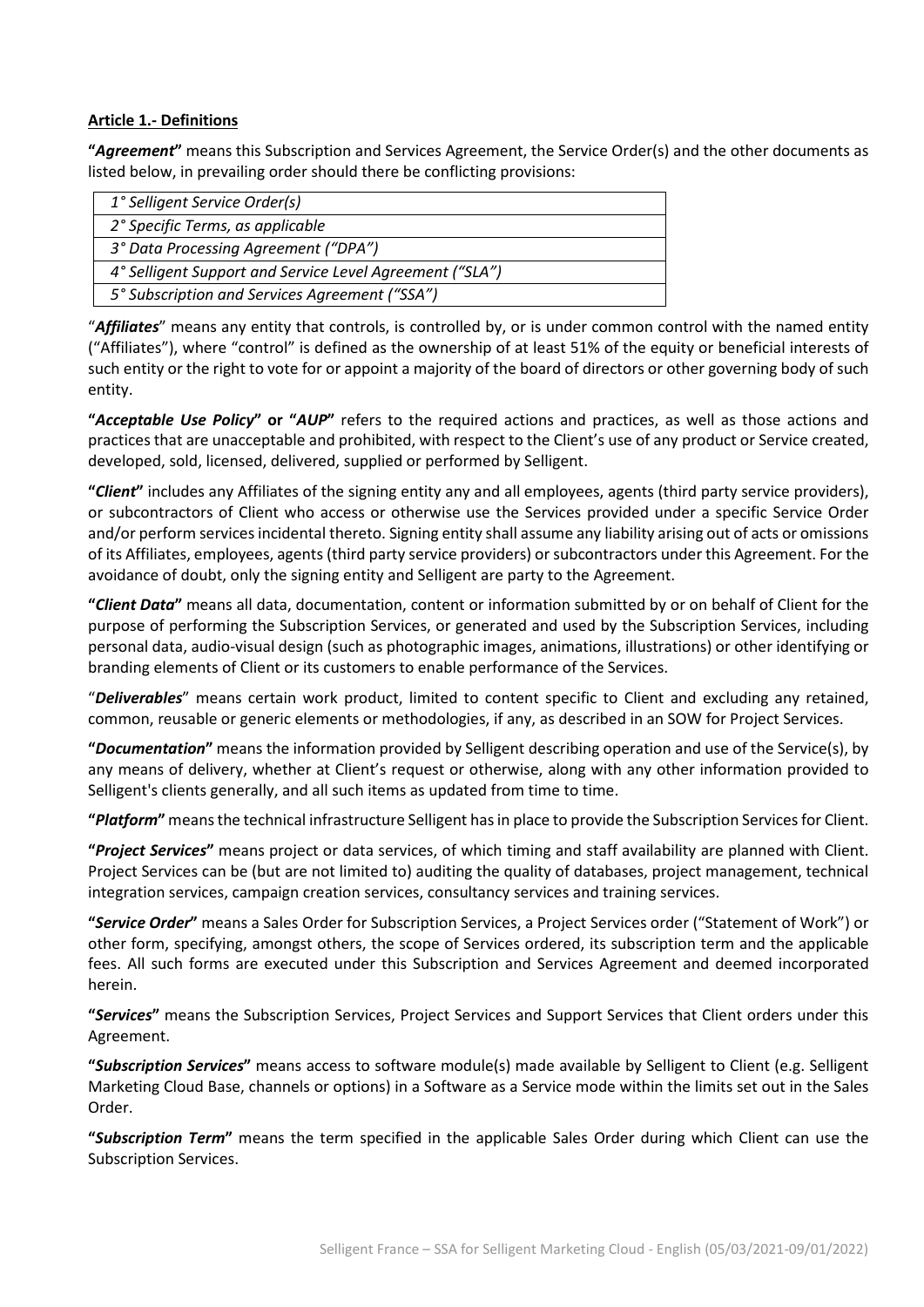**"***Support Services***"** means helpdesk and technical support services which are by nature consumed on an ad-hoc basis and cannot be planned. Selligent provides permanent availability for those services governed by the conditions in the SLA.

**"***Usage Rights***"** means those rights to use the Subscription Services within the limits set out in the Sales Order.

**"***User***"** means any individual expressly authorized by Client to use the Services and to whom Client has supplied a user identification and password, such as employees, agents (third-party service providers) or subcontractors.

# **Article 2.- Object**

2.1. Subject to the terms of this Agreement, Selligent grants Client, within the limits set out in the Sales Order, the non-transferable, non-exclusive, non-sublicenseable right to use the Subscription Services ordered under such Sales Order.

2.2. Selligent will also provide Client with Project Services, Success Services and Support Services as indicated in a Sales Order or Statement of Work.

2.3. Client does not have any right, claim or interest whatsoever relating to the Services other than those granted under this Agreement.

2.4. Selligent is authorised to engage and exchange subcontractors for the performance of its contractual obligations under this Agreement in compliance with the applicable provisions in the DPA. Selligent is responsible for any acts or omissions of such subcontractors under this Agreement as if such acts or omissions were performed by Selligent directly.

2.5. Ordering of one or more Subscription Services is not contingent on the delivery of any future functionality or features, nor on any oral or written private or public comments made by Selligent in relation to such future functionality or features.

2.6. Selligent and its technical partners are authorized to examine the Platform and the Services at any time without prior consent in the context of maintenance operations, installation of patches and Client support.

2.7. Selligent may analyse the Subscription Services to gather information in relation to Client's use of the Subscription Services to improve its products and services, without accessing Client Data.

#### **Article 3.- Selligent's Obligations**

3.1. Selligent shall provide the Service(s) in a workmanlike manner consistent with general industry standards reasonably applicable to the provision thereof. Subject to maintenance and downtime contemplated in the SLA, if Client notifies Selligent in writing, within thirty (30) calendar days of receipt thereof, of the failure of any unaltered version of any Deliverables specified in an applicable Statement of Work or any Subscription Services ordered in a Sales Order, to perform as described in any Documentation or set forth in an applicable Statement of Work ("Error(s)"), Client's sole remedy and Selligent's sole liability with respect to the noted Errors in the unaltered versions of such Deliverables or Subscription Services, shall be to attempt to correct those Errors. Should any Errors contained within any of the Deliverables or with respect to any Subscription Services result from a denial of services attack, or from Client's, or any third party's actions, alterations, modifications or adjustments to the same, Selligent may, in its sole discretion, attempt to correct those Errors, on a time and materials basis at its then-current rates.

3.2. Client acknowledges that timeframes specified in any Service Order are only estimates and that actual performance times will be dependent upon Client's timely provision of accurate and properly formatted data, feedback and access to key personnel reasonably requested by Selligent from time-to-time. Selligent shall not be account able for any performance delays caused by Client's failure to timely provide such data, access or feedback required for its performance. In such an event, estimated timetables shall be extended accordingly, and fees may be increased as a result of such delays.

#### **Article 4.- Client's Obligations**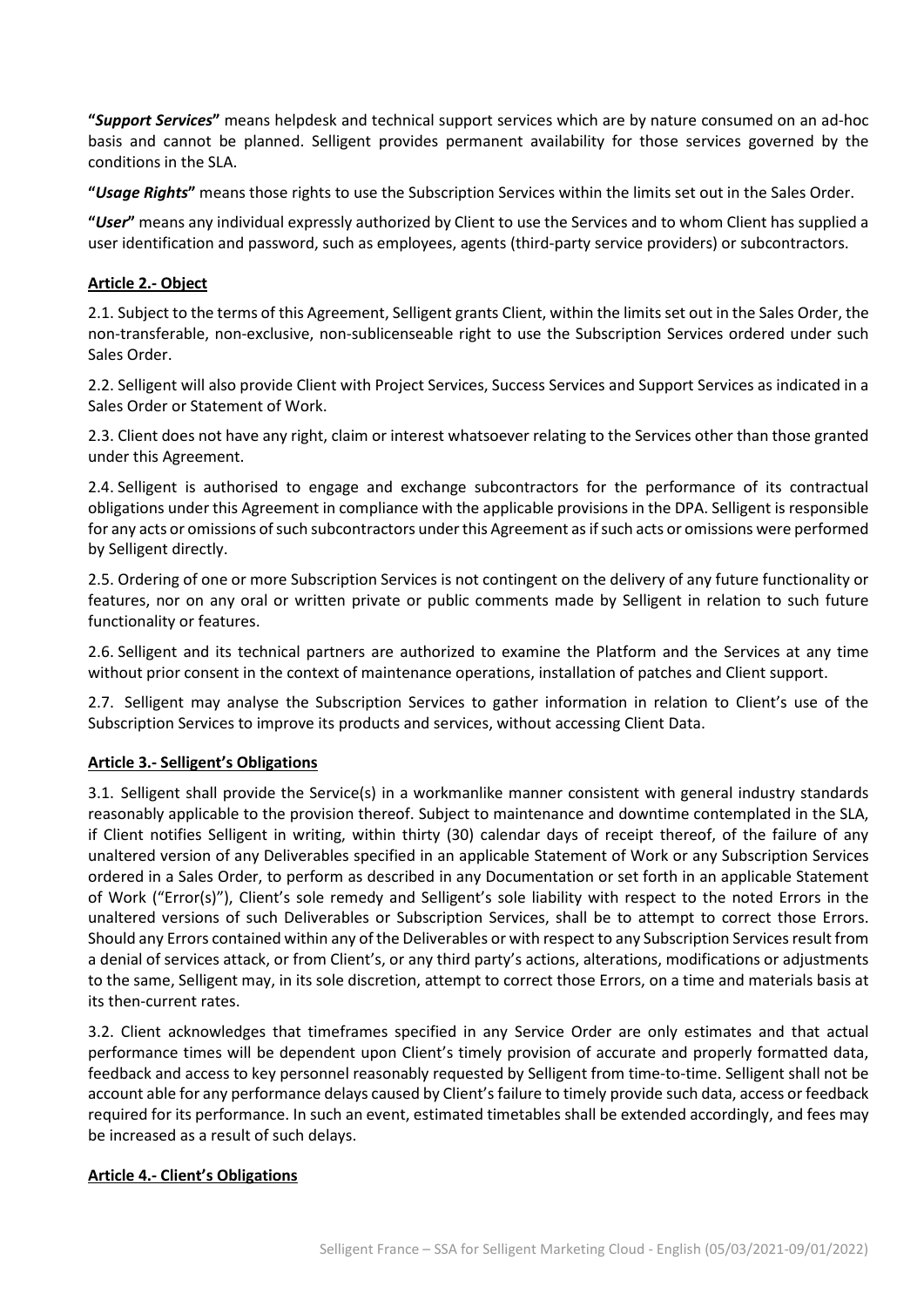4.1. Client shall use the Services for internal business purposes only. Client is solely responsible for the use of the Platform and the Services under Client's user accounts and acknowledges having been sufficiently informed about the Services specificities. Client (i) shall implement the necessary measures to prevent unauthorized access to, or use of, the Services, and will promptly notify Selligent of any such unauthorized access or use of which Client becomes aware; (ii) has sole responsibility for the accuracy, quality, integrity, legality, reliability and appropriateness, and, in general, the content of Client Data stored in the Platform and used by the Services; and (iii) shall comply with all applicable laws and Selligent's reasonable instructions and recommendations with respect to the Services.

4.2. Client is responsible for the provision and use of the appropriate equipment, including computers, computer operating system and web browser, needed to connect to and use the Services. Client shall ensure that this equipment complies with the specifications set forth in the Documentation.

4.3. Client will ensure that any User using the Services (i) has followed the on-line training made available by Selligent and is properly certified, or has been properly trained by Selligent certified trainers, the latter training being billable; and (ii) uses the Services in accordance with the acceptable use of the Services as set forth in Article 8 below. In particular, this implies that the quality of the databases used for sending e-mails complies with the acceptable use of the Services. Should the quality appear to be below such acceptable use after the database audit performed as part of the set-up services and fees, Selligent will make the necessary recommendations in collaboration with Client. Implementation of the recommendations will be charged at the agreed rates for Project Services subject to Client's prior approval.

# **Article 5.- Evolution of the Services**

Selligent reserves the right to update, upgrade or discontinue features of the Services. No functionality of the Services will be materially decreased from that available as of the ordering of such Services. In case of a major upgrade, Client shall be provided with a prior reasonable notification via the Platform.

#### **Article 6.- Data Ownership and Protection**

6.1. Subject to the terms of the DPA and Selligent's Privacy Policy available at: [https://www.selligent.com/privacy-policy,](https://www.selligent.com/privacy-policy) Client agrees that Selligent may process Client Data.

6.2. Client Data remain Client's exclusive property. Client hereby grants to Selligent a non-exclusive, nontransferable license to use, perform and display identifying or branding elements of Client during the Subscription Term solely to allow Selligent and/or its Affiliates to perform its obligations as stated herein.

6.3. Selligent's back-up procedure is described in the SLA. However, Client acknowledges that the Services are not meant to replace Client's need for making copies of its primary Client data source. Client is responsible for maintaining copies of its primary Client data.

6.4. Client Data may be retrieved by Client from the Platform at any time during the term of this Agreement. Upon specific request in writing by Client made at the latest by the effective date of termination or expiration of this Agreement, Selligent shall return Client Data to Client through FTPS or SFTP within fifteen (15) calendar days of such request. All complaints relating to the return of the data must be notified to Selligent in writing within ten (10) calendar days of the return, failing which all rights whatsoever will be null and void. The Client Data will be returned in a format that can be run on standard database systems. Client will be invoiced for the costs related to such return at the agreed rates for Project Services subject to a cap of €1,000. After termination of the Agreement, Selligent shall have no obligation to maintain or provide Client Data and shall, in any case, delete all Client Data in its systems or otherwise in its possession or control.

#### **Article 7.- Intellectual Property**

7.1. Client acknowledges that in providing the Services, Selligent uses original and any copies (by whomever produced), updates or extensions of (a) Selligent and/or its Affiliates' company name(s), copyright(s), trademark(s), logo(s), domain name(s), the product and service name(s) associated with the Services and other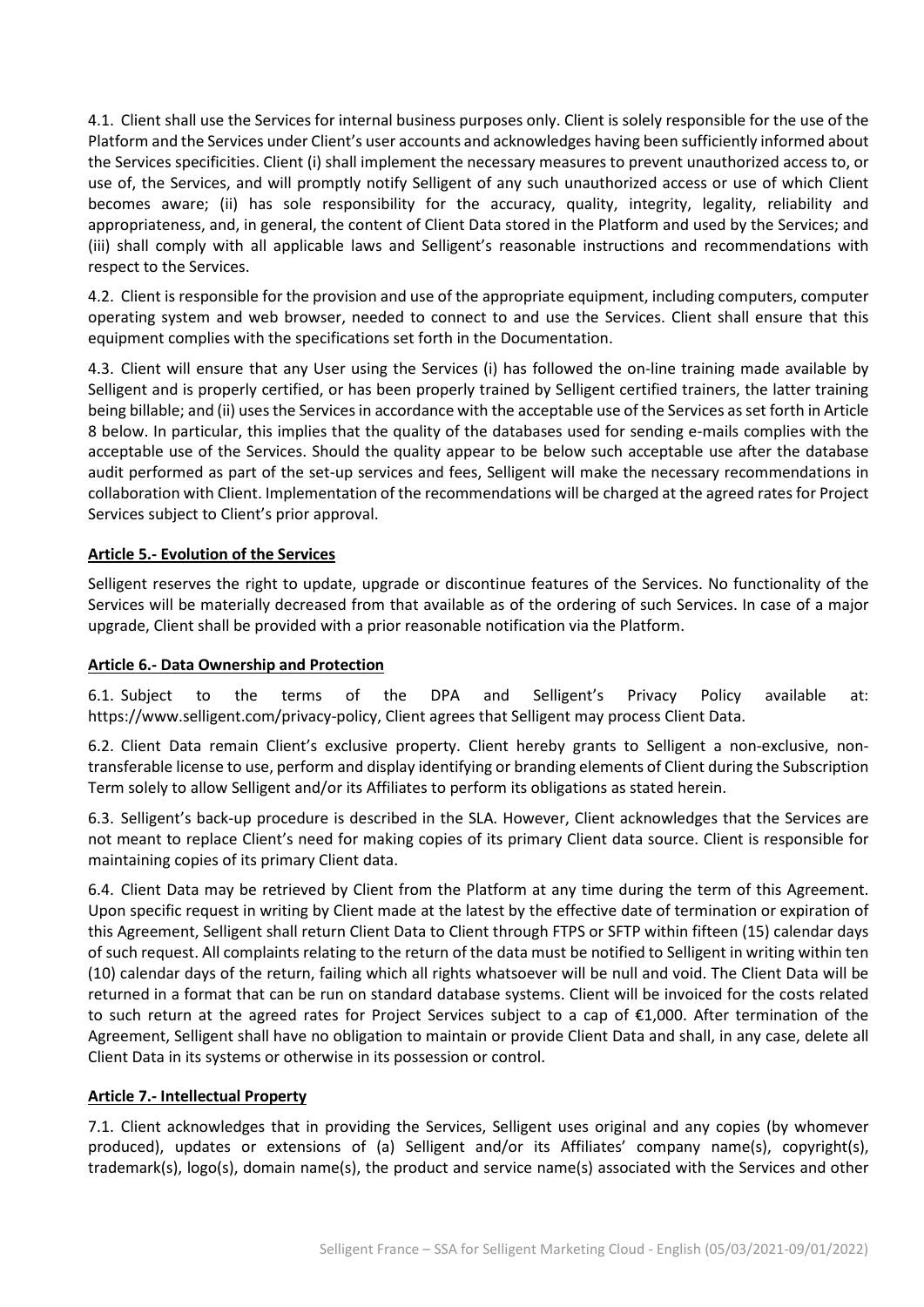trademarks and service marks, (b) certain audio and visual information and (c) other technology, software, hardware, products, processes, algorithms, user interfaces, know-how and other trade secrets, techniques, designs, inventions and other tangible and intangible technical material or information (collectively "Selligent Technology"), and that the Selligent Technology is covered by intellectual property rights owned or licensed by Selligent and/or its Affiliates (collectively "Selligent IP Rights"). Certain components of the Selligent Technology may be provided by third-party providers, and are subject to Specific Terms as may be indicated in the applicable Sales Order. Such third-party components are the intellectual property of the specific providers, and as such, no right, title or interests, other than the right to utilize the Services as described herein, shall vest in the Client. Selligent IP Rights, and its suppliers, include all copies, updates or additions, including any new functions, that may be developed for Client. The intellectual property rights on any improvement, design contributions or derivative works conceived or created by either party in or to the Services will also be exclusively owned by Selligent or its suppliers. Other than as expressly set forth in this Agreement, no right, title, license or any other rights in or to the Selligent Technology or Selligent IP Rights are granted to Client.

7.2. Documents, software or hardware made available to Selligent by Client shall be and remain the sole and exclusive property of Client or its suppliers.

7.3. Selligent represents to Client that it has the right to enter into this Agreement and grant the Usage Rights provided herein.

7.4. Selligent shall defend Client against any claim brought against Client by a third party alleging that the use of the Services as contemplated hereunder constitutes a direct infringement or misappropriation of a patent claim, copyright or trademark or trade secret of such third party, and Selligent will pay damages finally awarded against Client (or the amount of any settlement Selligent enters into) with respect to such claims, provided Client (a) promptly gives written notice of such claim to Selligent (but only to the extent that delay in giving notice materially impairs Selligent's ability to defend the claim); and (b) gives Selligent primary control of the defense and settlement of the claim. This obligation of Selligent shall not apply if the alleged infringement or misappropriation results from a use of the Services in violation of this Agreement by the Client or its Users.

7.5. Selligent shall have primary control of the defense of the claim and may agree on any settlement provided Selligent will not enter into or agree to any settlement that imposes any obligation on Client without Client's prior written consent. Selligent will not admit liability on behalf of Client. In case Client rejects the defense by Selligent or the control of such defense by Selligent, Selligent shall be released of any obligation under this Article 7. Client shall provide Selligent with full assistance in such defense and can participate to the defense at its own expense and with its own counsel. Selligent shall keep Client advised of the status of the claim and will consider in good faith recommendations made by Client with respect to the claim.

7.6. Selligent reserves the right to cease such defense of any claim in the event the Services are no longer alleged to infringe or misappropriate, or are held not to infringe or misappropriate, the third party's rights.

7.7. In the event a claim under this Article is made, or is, in Selligent's reasonable opinion, likely to be made, Selligent may, at its sole discretion and expense: (i) procure for Client the right to continue using the Services under the terms of this Agreement; or (ii) replace or modify the Services to be non-infringing without material decrease in functionality. If the foregoing options are not reasonably available, Selligent may terminate the infringing Services and refund all prepaid fees to Client, without any additional compensation or damages.

Selligent's obligations under this Article 7 shall be Client's sole remedy for any above claim and action.

#### **Article 8.- Acceptable use of the Services - Restrictions**

8.1. Selligent grants Client a limited, non-exclusive, non-transferable, non-sublicenseable, right to access and use the Service(s) in accordance with all the terms and conditions of this Agreement. Client must comply with the Acceptable Use Policy ("AUP") of Selligent, as may be updated from time-to-time by Selligent, on notice to the Client, currently available at : <https://www.selligent.com/acceptable-use-policy>

Client further agrees to: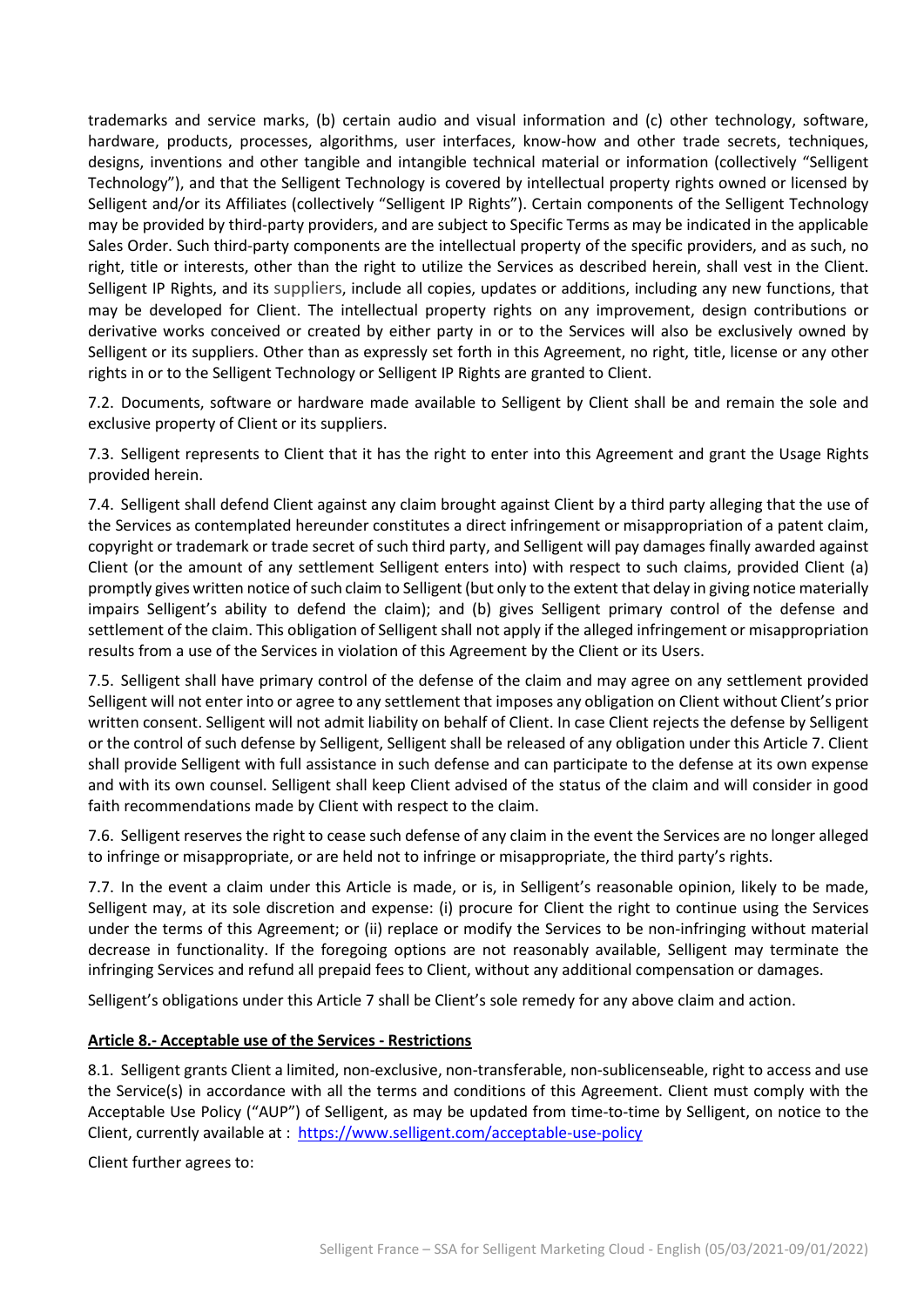- (i) Use the Services and the Platform in accordance with the Documentation, best practices and generally accepted code of conduct.
- (ii) Not to license, sublicense, sell, resell, rent, lease, transfer, assign, distribute, time-share or otherwise commercially exploit or make the Services available to any third party, other than as contemplated by this Agreement;
- (iii) Not to modify, copy or create derivative works based on the Services or Selligent Technology;
- (iv) Not to dissemble, reverse engineer, translate or decompile the Services or Selligent Technology (unless, and only to the extent, with respect to the Selligent Technology, this restriction is prohibited by applicable law), or purposefully access it with the intent to (A) build a competitive product or service, (B) build a product or service using substantially similar features, functions or graphics of the Services, or (C) copy any features, functions or graphics of the Services. Client may not access the Services if Client is a direct competitor of Selligent, except with Selligent's prior written consent. Client may not access the Services for purposes of monitoring its performance or functionality, or for any other benchmarking or competitive purpose.

8.2. Selligent, at its own discretion or at the direction of any then-applicable third party service provider may suspend access to the IP address(es), and as the case may be the Services, because of a violation of Article 8.1 or an actual or reasonably apparent imminent attack or unauthorized access, until such violation, attack or unauthorized access is remedied. Selligent will use commercially reasonably efforts to provide Client with advance notice of such suspension. Any action requested by Selligent due to a misuse of the Services or the Platform shall be invoiced to Client at the agreed rates for Project Services.

8.3. In the event of any temporary blocking as described in this Article 8, Client shall not be entitled to any refund, except where such suspension is demonstrably abusive or not grounded on legitimate elements.

8.4. Third-Party Providers - Any exchange of data or other interaction between Client and a third party provider (other than any subcontractor or agent performing any obligation of Selligent under this Agreement), and any purchase by Client of any product or service offered by any third party provider, is solely between Client and such third party provider.

8.5. Subject to this Agreement, Client shall defend, indemnify and hold Selligent harmless against any loss or damage (including reasonable attorneys' fees) incurred in connection with claims made against Selligent by a third party in relation to Client Data or alleging that Client's illegal or unauthorized use of the Services infringes the rights of, or has otherwise harmed, a third party, provided Selligent (a) promptly gives written notice of the claim to Client (but only to the extent that delay in giving notice materially impairs Client's ability to defend the claims); and (b) gives Client primary control of the defense and settlement of the claim.

8.6. Client shall have primary control the defense of the claim and may agree on any settlement, provided Client will not enter into or agree to any settlement that imposes any obligation on Selligent without Selligent's prior written consent. Client will not admit liability on behalf of Selligent. In case Selligent rejects the defense by Client or the control of such defense by Client, Client shall be released of any indemnification obligation under this paragraph. Selligent shall provide Client with full assistance in such defense and is allowed to participate to the defense at its own expense and with its own counsel. Client shall keep Selligent informed of the status of the claim and will consider in good faith recommendations made by Selligent with respect to the claim.

# **Article 9.- Limitation of liability**

9.1. Except for what is specifically provided for below, the parties' liability is governed by the liability rules under the governing law.

9.2. Each parties' liability shall, in any case be, limited to the twelve (12) months value of the Subscription Services fee (see the Sales Order), whether in contract or in tort.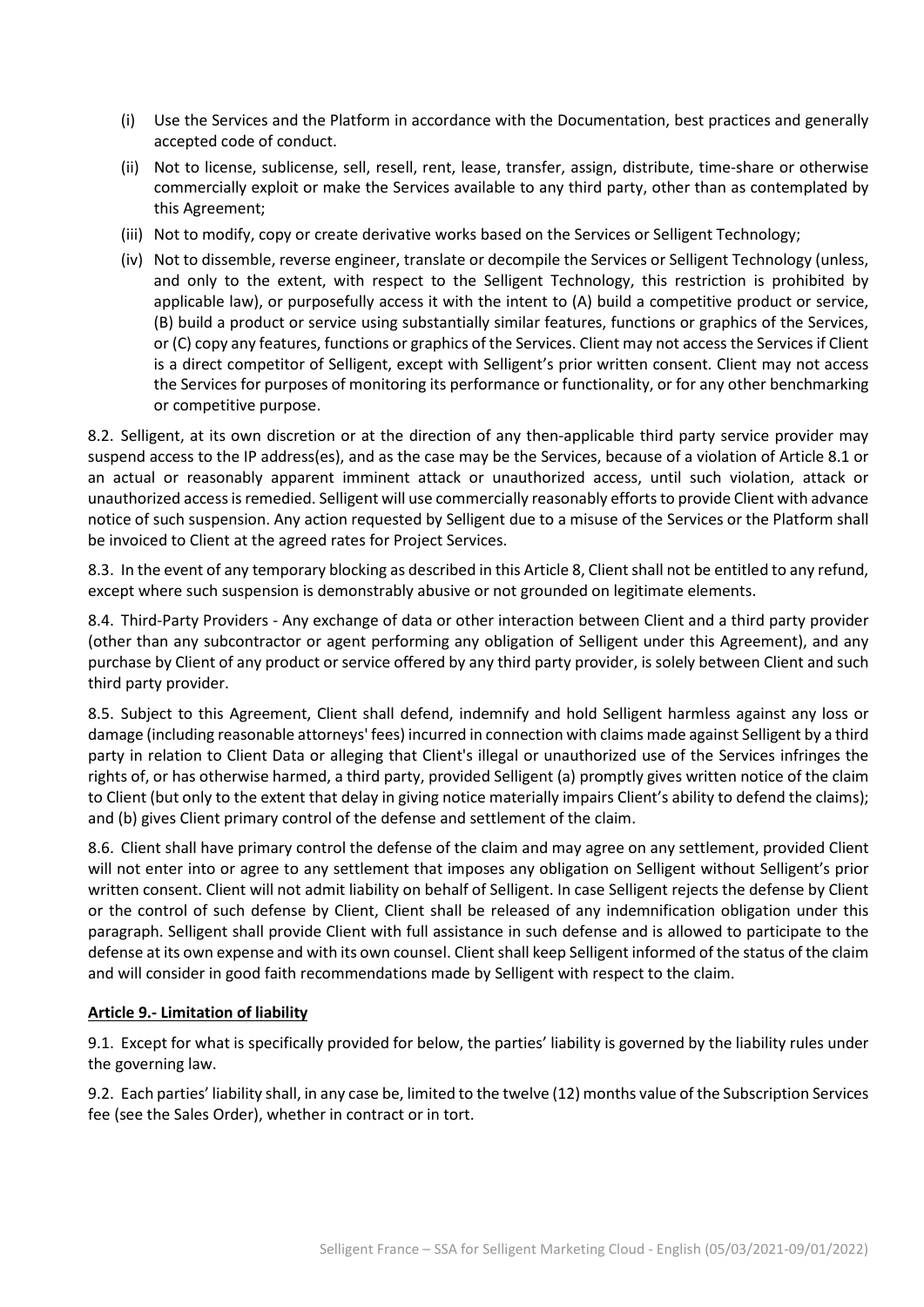9.3. No party shall be liable for consequential damage or loss, such as loss of revenues or profits, of commercial opportunities, of data or of use of data, damage to the brand or know-how, third party claims, whether in tort on in contract, whether or not it knew of the possibility of such loss.

9.4. With regard to Project Services and Support Services, Selligent undertakes to comply with generally accepted professional standards and Selligent's liability is limited to those operations by Selligent necessary to rectify a Service that does not meet generally accepted professional standards. However, if it becomes apparent that Selligent personnel must attend when the operating incident is not attributable to Selligent, this Service will be invoiced.

9.5. Nothing in this Agreement excludes the liability of either party (a) for death or personal injury caused by its negligence or (b) for fraud or fraudulent misrepresentation.

#### **Article 10.- Confidentiality**

10.1. "Confidential Information" refers to any information of a party ("Disclosing Party") disclosed by or on behalf of the Disclosing Party to the other party ("Receiving Party"), whether orally or in writing, that is designated as confidential or that reasonably should be understood to be confidential given the nature of the information and the circumstances of the disclosure (including pricing and other terms reflected in all Service Order(s)), the Service(s), the Selligent Technology, business and marketing plans, trade secrets, technology and technical information, product designs, methods, processes, code, data, inventions, apparatus, statistics, programs, research, development, information technology, network designs, passwords, sign-on codes, usage data, the Documentation and the terms of this Agreement. Confidential Information shall not include any information that: (a) is or becomes generally known to the public without breach of any obligation owed to the Disclosing Party; (b) was known to the Receiving Party prior to its disclosure by the Disclosing Party without breach by any third party of any obligation owed to the Disclosing Party; (c) was independently developed by the Receiving Party without breach of any obligation owed to the Disclosing Party; or (d) is received from a third party without being subject to any confidentiality obligation.

10.2.Each party agrees that it will not use in any way for its own account or the account of any third party, any Confidential Information, except that each party may use the Confidential Information to perform its obligations or exercise its rights under this Agreement, and each party will take reasonable care and precaution to protect the confidentiality of such information. Reasonable care and precaution mean such care and precaution the Receiving Party takes to protect its own similar Confidential Information, but which shall not be less than reasonable standard of care.

10.3.Such non-disclosure obligations shall not apply to information that (a) was already rightfully known to the Receiving Party prior to disclosure by the Disclosing Party hereunder; (b) became part of the public domain after its disclosure or was part of the state of the art at the time of disclosure, provided, in both cases, that this was not the result of a violation of a confidentiality obligation with respect to the party that transmitted the Confidential Information; (c) has been rightfully received from a third party not under obligation of confidentiality; (d) has been approved for release by written authorization; or (e) was independently developed by a party without the use of the Confidential Information.

10.4.Each party agrees that Confidential Information remains, in any event, the property of the Disclosing Party.

10.5.Disclosure of Confidential Information is only permitted to the legal representatives, agents, suppliers, service providers or subcontractors of the parties within the limit of what they need to know to perform the tasks incumbent upon them.

10.6.The parties undertake to inform the persons to whom the information is transmitted of its confidential nature. They also agree to have their suppliers, service providers or subcontractors sign a confidentiality undertaking in terms similar to the one they have subscribed to hereby, it being understood that the parties are guarantors of compliance by the persons referred to in this paragraph of this confidentiality obligation.

10.7.If the Receiving Party is compelled by law or judicial or regulatory order to disclose Confidential Information of the Disclosing Party, it shall (a) provide the Disclosing Party with reasonable prior written notice of such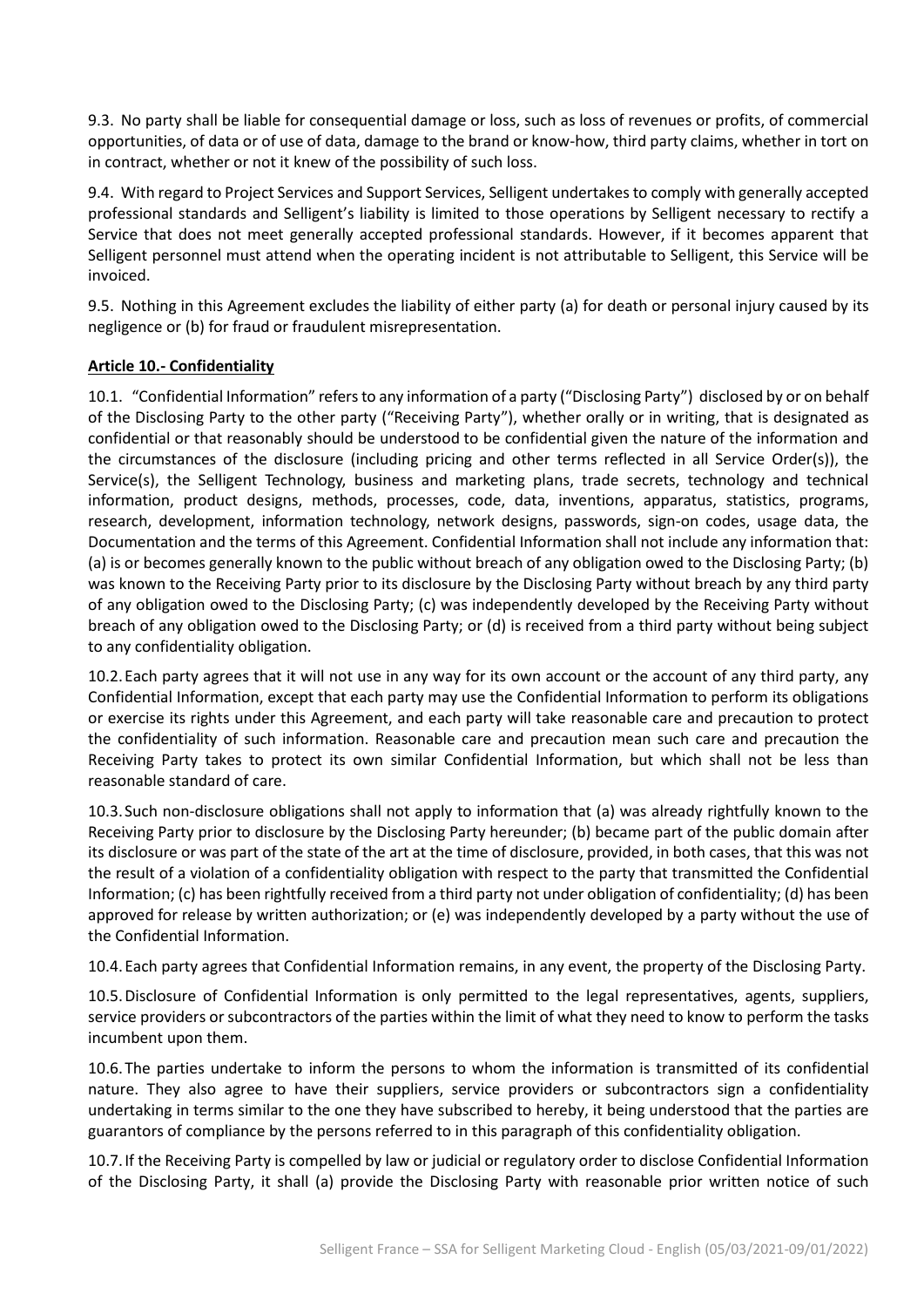compelled disclosure (to the extent legally permitted); (b) provide the Disclosing Party with reasonable assistance and cooperation, at Disclosing Party's cost, if the Disclosing Party wishes to contest or limit the disclosure; and (c) only disclose that Confidential Information necessary to comply with such order in consultation of counsel at Disclosing Party's reasonable cost.

10.8.Upon the written request of Disclosing Party at any time throughout the Subscription Term or upon expiration or termination of this Agreement, Receiving Party shall at its option, and if legally permissible, return or destroy (and certify such destruction in a signed writing) all Confidential Information of Disclosing Party, including all copies thereof, whether in physical or electronic form; provided, however, that Selligent and its Affiliates may retain an archival set of its working papers and a copy of Client's Confidential Information for ensuring compliance with applicable laws, regulations and professional standards regarding documentation of work performed under this Agreement. To the extent that it is impracticable to return or destroy any Confidential Information, and with respect to any information retained for archival purposes, Receiving Party shall continue to maintain the confidentiality of such information in accordance with this Agreement for as long as such information is retained.

10.9.This Confidentiality obligation shall survive the termination of this Agreement for a period of three (3) years.

# **Article 11.- Term**

This Agreement shall come into effect on the Effective Date and will remain in force so long as there is at least one active Service Order in place, unless earlier terminated in accordance with Article 12 below. Except otherwise stated in an applicable Sales Order, each Subscription Service is sold for a minimum Subscription Term of twelve (12) months as of such Subscription Service Start Date (i.e. password and log-in delivered to Client). Each Sales Order will renew in accordance with the renewal conditions set forth in such Sales Order. Renewals will automatically pertain to all Subscription Services of the Sales Order.

## **Article 12.- Termination**

12.1. Either party may by written notice served on the other party terminate this Agreement immediately without any court intervention if the other party is in material breach of its obligations under this Agreement and, if such breach is remediable, fails to remedy that breach within a period of thirty (30) calendar days after receipt of notice in writing requiring it to do so. Moreover, should Client remain in breach of its payment obligation notwithstanding two (2) written reminders to pay within seven (7) calendar days each, Selligent has the right to deactivate Client's passwords and log-ins and/or to block access to the Services, whereby the contractually agreed fees will remain due for the period during which access was blocked and/or passwords and log-ins deactivated and Client will be solely responsible for all consequences that result from the blocking and the deactivation, without possibility of recourse against Selligent.

12.2.Each party is also entitled to terminate this Agreement if the other party becomes the subject of a petition in bankruptcy or any other proceeding relating to insolvency, receivership or liquidation.

12.3.Selligent is entitled to terminate this Agreement immediately without any court intervention nor notice period (i) for any material violation by Client that risks the safety, security or reputation of any network, person or entity, or for violation of Selligent applicable use of the Services as set forth in Article 8 or (ii) in the event Client becomes a competitor, directly or indirectly as a result of its direct or indirect shareholders.

12.4.In the event of the premature termination of the Agreement due to Selligent breaching its obligations, Selligent will reimburse Client the portion of any fees that have been paid in advance by Client and cover the period during which the Services have not been provided.

12.5.In the event of the premature termination of the Agreement due to Client breaching its obligations, Client must pay (i) all of the Subscription Services fees provided for in this Agreement and (ii) the Project Services and Support Services provided up to the termination date.

12.6.Notwithstanding any termination of this Agreement, the provisions of this Agreement that by their nature should survive the termination, shall survive the termination of this Agreement.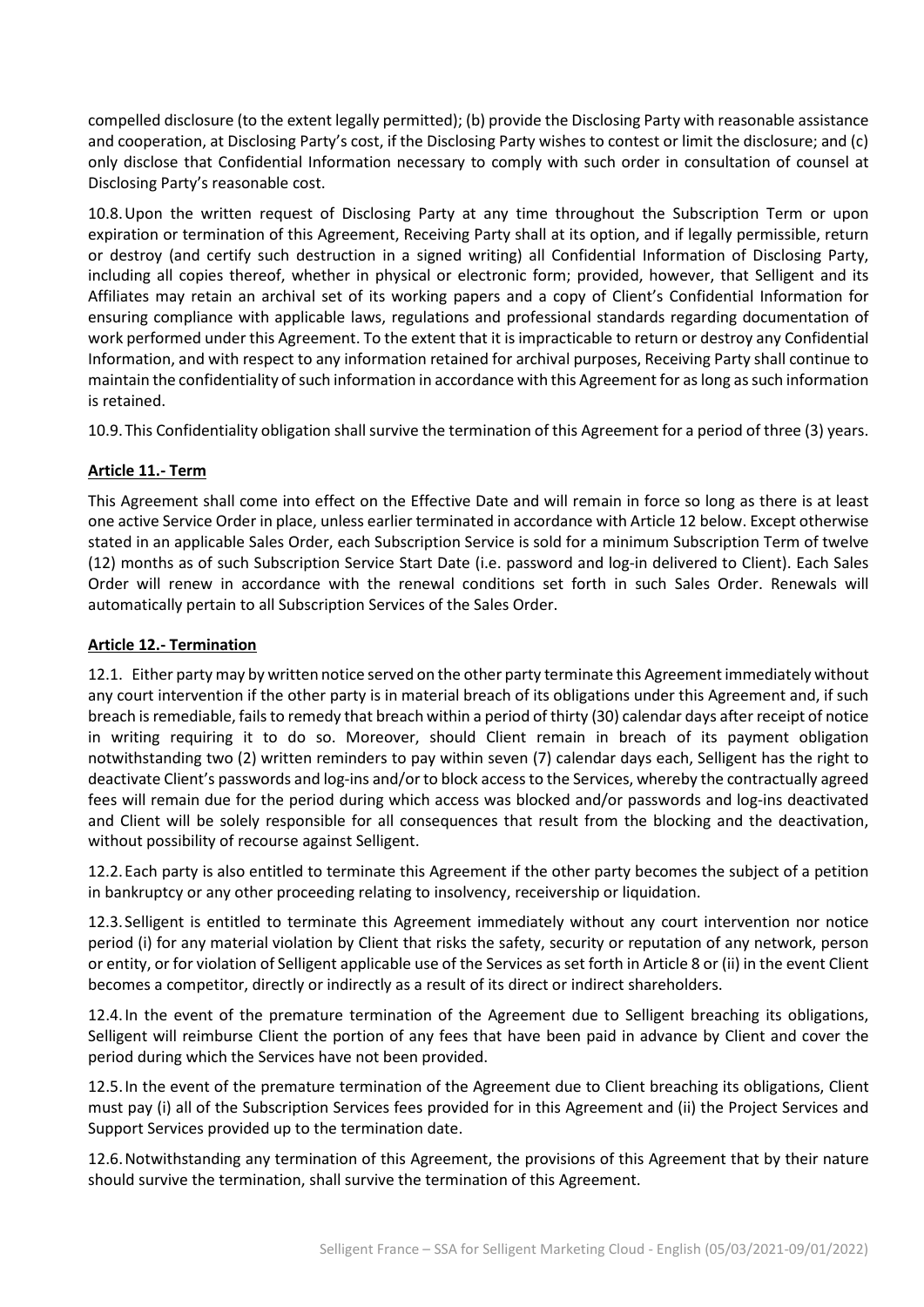## **Article 13.- Fees & Payment**

**13.1** Fees. Client shall pay all fees specified in all executed Services Order hereunder. All fees are quoted in EURO, excluding VAT or any other relevant taxes. Except as otherwise provided in this Agreement, fees are nonrefundable.

**13.2** Invoicing & Payment. Fees for the Services will be invoiced in accordance with the terms in the relevant Service Order. Invoices are payable within thirty (30) calendar days from the date of invoicing. In the event of late payment, Selligent will automatically (no notice of non-performance being required) be entitled to (i) an interest for late payment equal to three times the legal interest rate applied on the unpaid amount. Selligent is also entitled to the debt collection lumpsum pertained to in sections L.441-6 et D441-5 of the Code of Commerce

**13.3** Indexation. All fees applicable pursuant to this Agreement are adjusted each year on the anniversary date of the Subscription Term Start Date, as defined in the relevant Sales Order, depending on the variations in the Syntec price index (hereafter the "**Index**"), using the formula:

P1 = (P0 X S1)/S0 where:

- P1 = New Fee for the year N
- P0 = Current Fee
- S1 = Index from the month before the month of the anniversary date of the Subscription Term Start Date for the year N
- S0 = Index from the month before the month of the anniversary date of the Subscription Term Start Date for the year N-1

#### Example:

Subscription Term Start Date: 15 March 2019 – Monthly Subscription Fee of €5,000 The first indexation shall take place on 15 Mars 2020 as follows:  $PO = £5,000$ S1 = [102] (index of February 2020, published beginning of March 2020) S0 = [101] (index de February 2019, published beginning of Mars 2019)  $P1 = (5,000*102)/101 = \text{\textsterling}5,049.50$ 

# **Article 14.- Commercial reference**

Client authorizes Selligent to use the following information as a commercial reference in publications, events and actions to promote Selligent's products and services: Client's name and information that is publicly known about Client (including Client's logo). Client can revoke this authorisation at any time in writing without any justification.

#### **Article 15.- General Provisions**

**15.1. Entire Agreement – Severability -** The Agreement is the entire agreement between the parties relating to subject matter hereof, and supersedes all prior or simultaneous agreements, negotiations or statements.

Any commercial offer issued by Selligent under this Agreement shall be valid for a maximum period of three (3) months.

The interconnected environment of cloud computing is subject to rapid and substantial change of operational, legal and data security requirements or parameters. As a result, this Agreement may need to be amended from time to time. Any such change will be notified to Client by email and shall be applicable immediately. Substantial change of such parameters includes any substantial change of the digital technology industry and enactment of local, national or international law or regulation applicable to the Selligent products and services, in particular as regards data security.

Subject to the above, this Agreement may not be released, discharged, amended or modified in any manner, except by an instrument in writing signed by a duly authorized officer or representative of each party.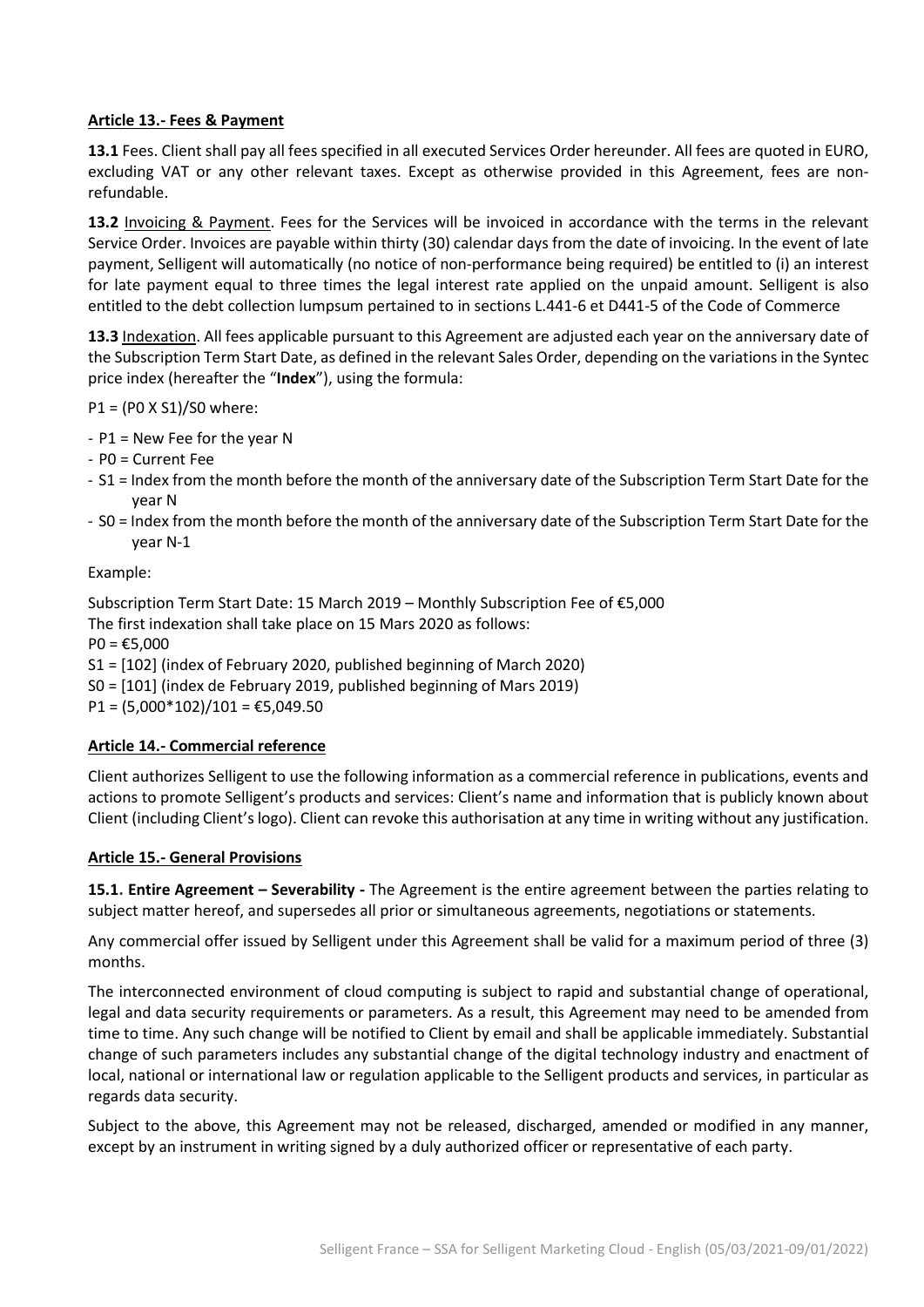In case any provision of this Agreement is held invalid or unenforceable for any reason, the remaining provisions shall continue in full force without being impaired. Client and Selligent shall act in good faith to replace any invalid provision with a valid one that most closely approximates the intent and economic effect of the invalid provision.

**15.2**. **Other Documents** - No terms, provisions or conditions of any purchase order, acknowledgment or other business form that Client may use in connection with the purchase of any Service will have any effect on the rights, duties or obligations of the parties under, or otherwise modify this Agreement, irrespective of any failure of Selligent to object to such terms, provisions or conditions. Service Orders are non-cancelable and non-refundable except as expressly provided otherwise.

**15.3**. **Governing Law – Limitation** - This Agreement is governed by and construed under French law, without reference to its conflicts of law principles (i.e. in the event of any conflicts, French law, rules and regulations shall prevail and govern). Any dispute in connection to this Agreement shall be subject to the exclusive jurisdiction of the courts of Paris. Any claim before a court in connection with this Agreement can only be initiated by the signing entity and is subject to a limitation period of one (1) year as of the date when the facts giving rise to such claim are known or should have been known by the claimant.

**15.4**. **Force Majeure -** Neither party shall incur any liability to the other for any failure to perform any of its obligations under this Agreement to the extent such failure is caused by events, occurrences or causes beyond its reasonable control and without any negligence on the part of the party seeking protection under this Article. Such events shall include, without limitation, acts of God, strikes, lockouts, riots, acts of war, terrorism, earthquake, fire or explosions. The inability to meet financial obligations is expressly excluded from this Article. Each party shall use best effort to minimise and reduce any period of delay caused by any event of force majeure. Should the force majeure event continue for a period longer than thirty (30) days, then either party shall be entitled to terminate this Agreement upon written notice and no further obligation shall be owed by such party to the other party in respect thereof.

**15.5**. **Assignment** - Except as provided for elsewhere in this Agreement, the parties shall not assign this Agreement (or any portion thereof) without the other party's written consent, which shall not be unreasonably withheld. Each party may assign this Agreement in connection with a merger, reorganization, or sale of all or substantially all of the assets of the assigning party or sale of sufficient stock to constitute a change of control. This Agreement shall be binding on the parties' respective successors and permitted assigns.

**15.6**. **Waiver** - Any waiver of a party's rights under this Agreement must be in writing to be effective and shall be construed in a limitative way, meaning that it shall not affect such right with respect to other breach or circumstances of similar nature. Failure, neglect or delay by a party to enforce the provisions of this Agreement or its rights shall not be deemed to be a waiver of such party's rights under this Agreement and shall not affect the validity of whole or part of this Agreement.

**15.7**. **Non-solicitation -** Parties shall not, directly or indirectly, solicit any employee of the other party who has participated in the performance of this Agreement, throughout the term of this Agreement and for six (6) months after its expiry. In the event of breach of this Article, the non-defaulting party could claim from the defaulting party compensation equal to twelve (12) times the last monthly gross remuneration of the concerned employee, within a maximum period of three (3) months following the knowledge by the claiming party of the hiring of such employee.

**15.8**. **Notice -** Any notice under this Agreement must be in writing and sent by registered mail with acknowledgement of receipt to the address of the applicable party identified in the Sales Order, or to such other address of such party as may be later designated in writing in accordance with this Article. Email notice may be given to noticed email addresses and are effective on dispatch, provided the above method is also performed on such same date. Each party must notify the other of any changes of its Contact Information within fifteen (15) calendar days of any change thereto.

**15.9**. **Exhibits –** DPA – SLA – and Specific Terms, as referred to in the definition of "Agreement" above, shall be part of the Agreement.